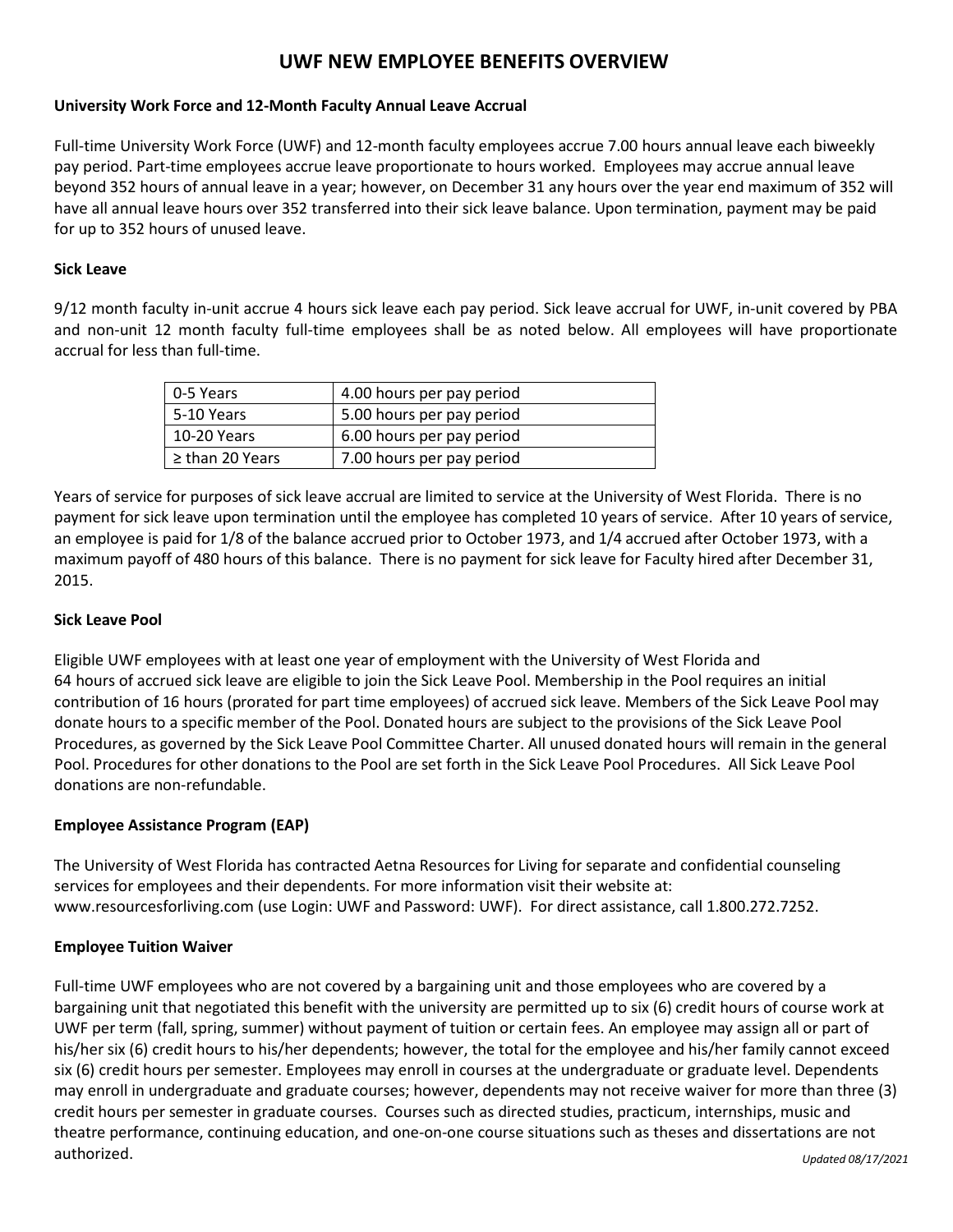# **UWF NEW EMPLOYEE 2022 BENEFITS OVERVIEW – INSURANCE**

- All benefit eligible employees will be assigned a **60 day window for enrollment**. After the 60 day period, employees must wait to enroll in pretax plans at Open Enrollment or when a Qualifying Status Change occurs. *Some benefits are only available within the first 60 days of employment.*
- People First is the benefits administrator for all pre-tax state plans. The People First customer service number is: 866-663-4735.
- Members are asked to submit supporting documentation of dependent eligibility to People First per the instructions of the Division of State Group Insurance.
- UWF Human Resources **must be notified of any changes** in enrollment in order for premiums to be paid appropriately and to avoid gaps in coverage. Premiums are deducted and transmitted in the month prior to the coverage month.
- OPS (Other Personal Services) employees **may** be offered plans as indicated with an asterisk (\*) below. Plans without an asterisk are only available to University Work Force, Faculty, and Executive Service employees.

| *Health Insurance                    |  |  |  |  |
|--------------------------------------|--|--|--|--|
| and a fact the countries to accept A |  |  |  |  |

| <b>PPO: Florida Blue</b>   | HMO (i.e. Aetna for Escambia County)            | <b>Monthly Premiums</b>                      |  |
|----------------------------|-------------------------------------------------|----------------------------------------------|--|
|                            | (Providers based on county of work & residence) |                                              |  |
| Standard PPO               | $\Box$ Standard HMO                             | Single \$50.00/month - Family \$180.00/month |  |
| $\Box$ High Deductible PPO | $\Box$ High Deductible HMO                      | Single \$15.00/month - Family \$64.30/month  |  |

*High Deductible Plans are eligible for HSA participation; UWF contributes \$500/yr for individual coverage or \$1000/yr for family coverage; Employee may contribute up to \$3600/yr for individual or \$7200/yr for family (limit includes UWF's contribution)*

• **If you wish to have an earlier effective date for medical coverage, please contact Adrian Rowley at 474-2604 or Elsie Rivera at 850-474-2921.**

#### *Life Insurance ("Basic Life" coverage provided at no cost to staff/faculty in established "line" positions)*

**□ Employee State Life Insurance – Securian** Term Life Insurance; \*Basic Life (\$25,000), staff/faculty other than OPS can request additional coverage at employee expense. Coverage may also be purchased for dependent children (\$10,000) and spouse (\$15,000 or \$20,000) (AVAILABLE at Open Enrollment –requires evidence of insurability)

**□ The Gabor Agency** Additional Supplemental Life: group term, whole, or universal life (NOT AVAILABLE at Open Enrollment; contact Samantha Wells at 850-291- 5379)

## *\*Dental Insurance – 2022 Plan Year Rates*

|                                         | <b>Plan Name</b>                  | <b>Plan Code</b> | <b>Employee</b> | <b>Employee / Spouse</b> | Employee / Child(ren) | Family   |  |  |  |  |  |
|-----------------------------------------|-----------------------------------|------------------|-----------------|--------------------------|-----------------------|----------|--|--|--|--|--|
| Dental Prepaid (HMO)                    |                                   |                  |                 |                          |                       |          |  |  |  |  |  |
| П                                       | Sun Life Prepaid 225              | 4025             | \$14.93         | \$25.17                  | \$33.26               | \$43.54  |  |  |  |  |  |
| П                                       | <b>CIGNA Dental</b>               | 4034             | \$24.01         | \$47.31                  | \$56.41               | \$72.06  |  |  |  |  |  |
| П                                       | Humana HD205                      | 4044             | \$12.64         | \$21.20                  | \$23.00               | \$32.98  |  |  |  |  |  |
| Dental PPO or Dental Indemnity with PPO |                                   |                  |                 |                          |                       |          |  |  |  |  |  |
|                                         | Ameritas Indemnity with PPO       | 4021             | \$46.50         | \$86.24                  | \$98.20               | \$141.80 |  |  |  |  |  |
| П                                       | <b>Ameritas Standard PPO</b>      | 4022             | \$38.60         | \$72.32                  | \$80.96               | \$117.88 |  |  |  |  |  |
| П                                       | <b>Ameritas Preventive PPO</b>    | 4023             | \$27.98         | \$52.92                  | \$56.64               | \$82.96  |  |  |  |  |  |
|                                         | <b>MetLife Indemnity with PPO</b> | 4031             | \$51.92         | \$96.04                  | \$107.32              | \$155.80 |  |  |  |  |  |
| П                                       | MetLife Standard PPO              | 4032             | \$36.60         | \$67.72                  | \$75.66               | \$109.86 |  |  |  |  |  |
| П                                       | MetLife Preventive PPO            | 4033             | \$25.08         | \$46.38                  | \$51.84               | \$75.24  |  |  |  |  |  |
| п                                       | Sun Life Indemnity PPO            | 4074             | \$43.55         | \$83.61                  | \$98.83               | \$130.35 |  |  |  |  |  |
| <b>Dental Indemnity</b>                 |                                   |                  |                 |                          |                       |          |  |  |  |  |  |
| П                                       | <b>Humana</b> Schedule B          | 4084             | \$14.74         | \$21.96                  | \$23.30               | \$37.10  |  |  |  |  |  |

*\*Contact insurance companies directly for a list of dentists in our area; visit web page for benefit details*

#### *\*Flexible Spending Accounts (FSA)*

**□ Health Care FSA** (maximum \$2750) **□ Dependent Care FSA** (\$5000 household maximum)

**□ Limited Purpose FSA** (maximum \$2750 – coordination with *High Deductible Health Plan* – only to be used for dental, vision and preventative care not covered by your high-deductible plan)

## *Disability Insurance*

**Gabor Agency (The Standard) □** 30-day elimination period **□** 90-day elimination period

**\*Colonial Short-Term Disability □** 0, 7, 14, 30-day elimination period (length of coverage varies)

(To discuss premiums, contact Will Wester at 850-209-7133)

## *Supplemental Insurance*

**□ \*Humana Vision** (\$6.96 – 21.36/month) **□ \*New Era Hospitalization** 

**□ \*AFLAC Cancer/Intensive Care** – Bobby Torres/Lynne Coutlee – 850-480-9352/850-480-9346 □ \***Cigna Hospitalization –** Ed Miller – (850) 671-2029 **□ \*Colonial Cancer/Intensive Care/Accident** – Will Wester – 850-209-7133

(NOT AVAILABLE at Open Enrollment; contact Samantha Wells at 850-291-5379)

**□ UNUM Long-term Care** – NOT offered during open enrollment – Samantha Wells 850-291-5379

*NOTE: Some benefits are only available within the first 60 days of employment.*